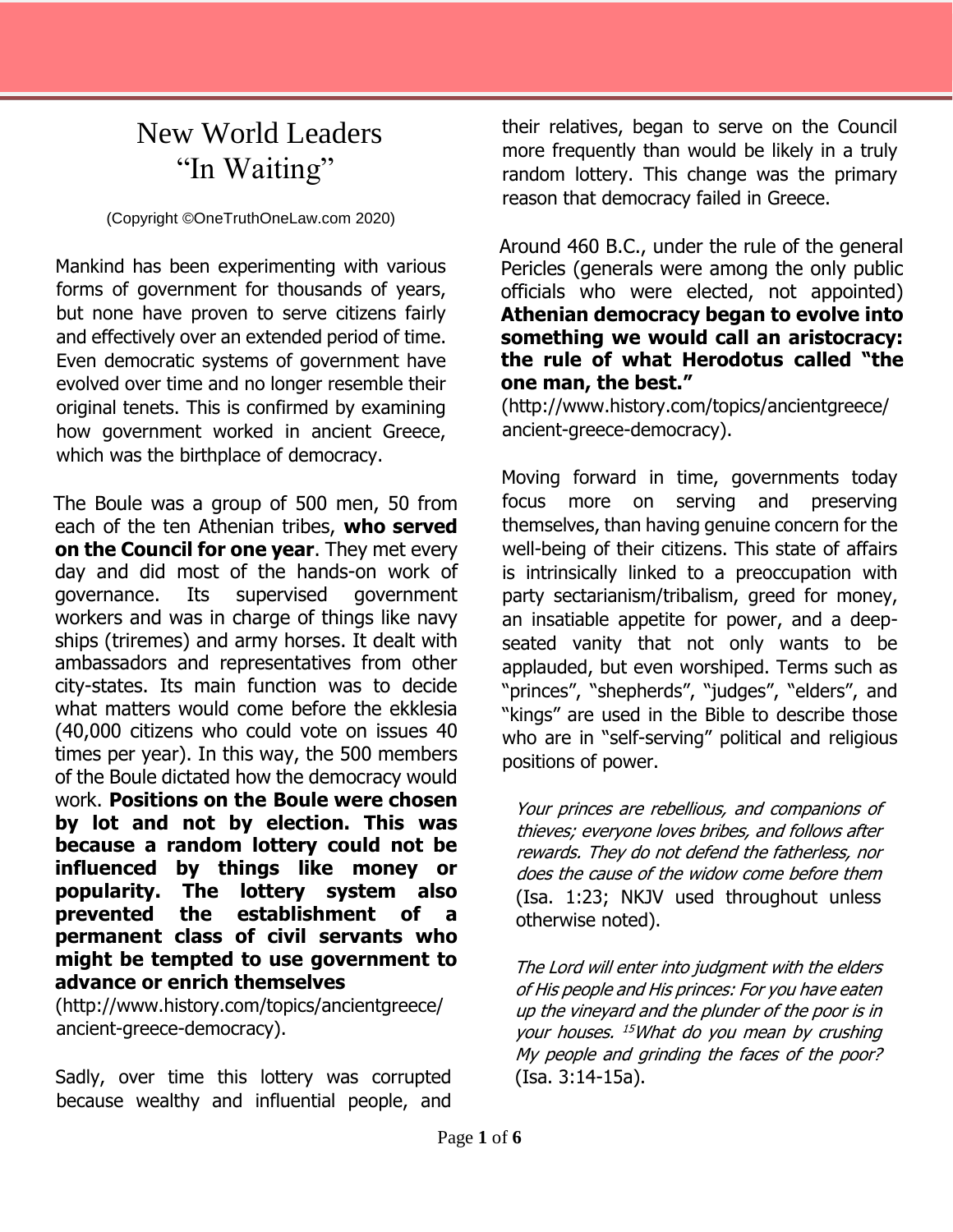"As I live," says the Lord God, "surely because My flock became a prey, and My flock became food for every beast of the field, because there was no shepherd, nor did My shepherds search for My flock, but **the shepherds fed themselves and did not feed My flock**." (Eze. 34:8; emphasis added).

For I (Paul) know this, that after my departure savage wolves will come in among you, not sparing the flock. <sup>30</sup>Also from among yourselves men will rise up, speaking misleading things, to draw away disciples after themselves (Ac. 20:29-30; Ed. note in parenthesis).

Because religious leaders are also associated with abusive behavior, it is important that each person build a strong relationship with the only delegated leader of God's true church, Jesus Christ (Col. 1:18),



Psalms 119:172b; cf, Deuteronomy 6:24-25; emphasis added

The scribes and the Pharisees sit in Moses' seat.

 $3$ Therefore whatever they tell you (from scripture), that observe and do, but do not do according to their works (personal bad examples); *for they say, and do not do. <sup>4</sup>For they* bind heavy burdens (through their traditions), hard to bear, and lay them on men's shoulders; but they themselves will not move them with one of their fingers. <sup>5</sup>But all their works they do to be seen by men. They make their phylacteries broad and enlarge the borders of their garments. <sup>6</sup>They love the best places at feasts, the best seats in the synagogues, <sup>7</sup>greetings in the marketplaces, and to be called by men, 'Rabbi, Rabbi.' <sup>8</sup>But you (God's true disciples), do not be called 'Rabbi"; for one is your Teacher (Christ), and you are all brethren. <sup>9</sup>Do not call anyone on earth your

father (in a religious sense; per the Roman Catholic Church); for One is your Father, He who is in heaven (Mt. 23:2-9; Ed. notes in parentheses).

As Almighty God foreknew that mankind would reject His law and commandments and choose a leadership that would cater to carnal human nature (Isa. 30:9-11; Rom. 8:7), He preordained that certain individuals would be "called" out of this present evil system (Gal. 1:4) and "tested" over a period of time to develop them into faithful future leaders. One of these individuals was Noah who warned those around him to repent of their lawless deeds over a period of one hundred years (Gen. 5:32 cf. 7:6).

God did not spare the ancient world, but saved **Noah**, one of eight people, **a preacher of righteousness**… (2Pet. 2:5a; Heb. 11:7; emphasis added).

Noah taught the difference between good and evil behavior, which is defined by God's law and commandments.

**For all Your commandments are righteousness** (Ps. 119:172b; cf, Dt. 6:24- 25; emphasis added).

Because Noah did not quit doing God's work, no matter how hard it was or how long it took, he proved that he could be trusted to rule under Jesus Christ at a future resurrection of the dead. This is why Noah is mentioned among other trustworthy servants of God.

"Though these three men, Noah, Daniel, and Job, were in it (land of Israel), they would deliver only themselves by their righteousness," says the Lord God (Eze. 14:14; cf. 14:20; Ed. note in parenthesis).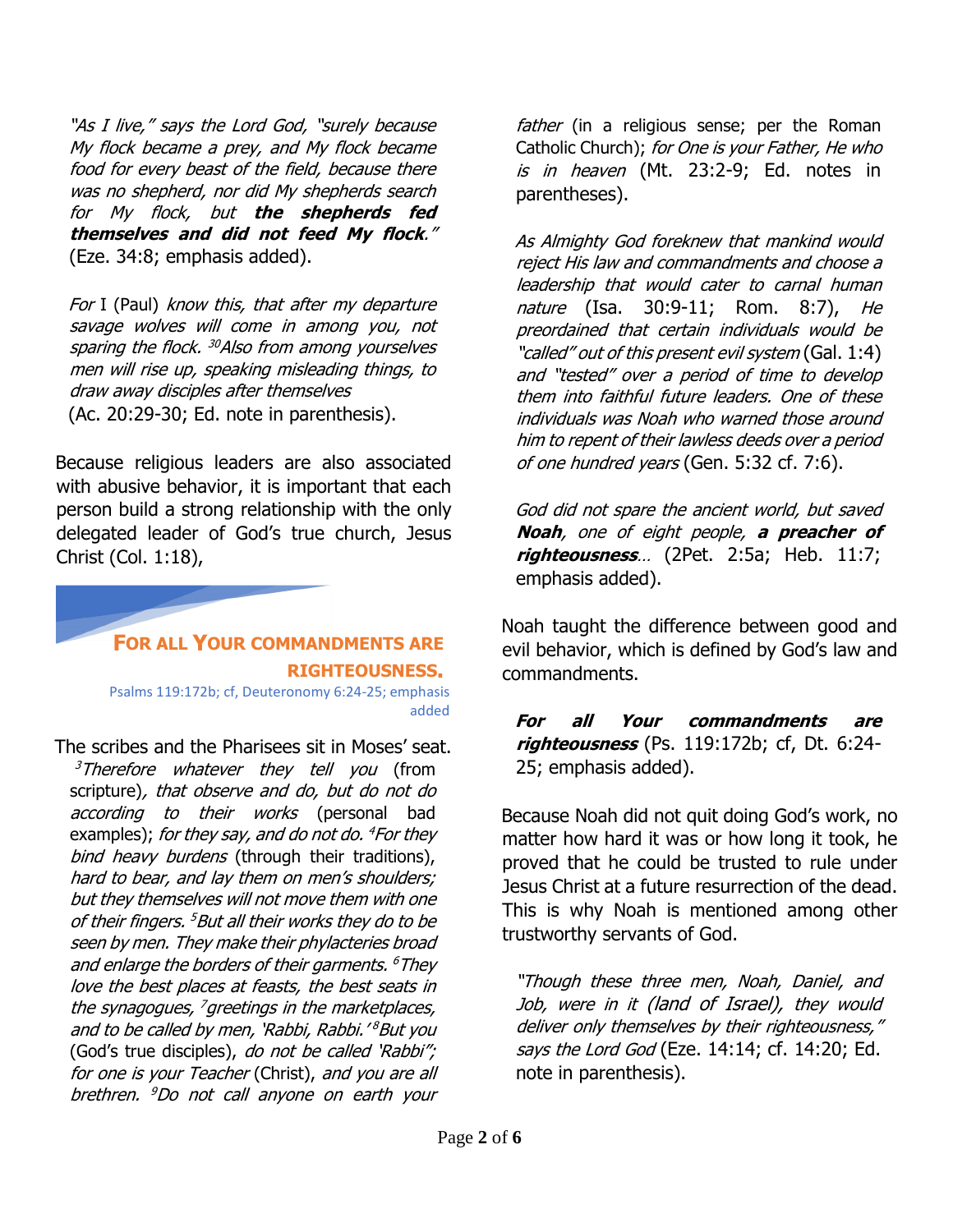Daniel trusted God, even to the point of death, when he was thrown into a lions' den (Dan. 6:16-27), while Job suffered the loss of his property, children, and health (Job 1:13-22; 2:7- 10). Therefore Noah, Daniel, and Job all proved their trust in God, even though they suffered through horrific trials.

One of the greatest trials for any parent to endure is the loss of their child, especially if it's at the hands of the parent. Abraham was someone who went through this gut-wrenching experience, while trusting and obeying God's command (Gen. 22:1-12). For this reason, God describes everyone who follows Abraham's example as one of his children.

Therefore know that only **those who are of faith** (trust God and obey His word) **are sons of Abraham** (Gal. 3:7; Ed. note in parenthesis; emphasis added).

When the Bible mentions that someone has faith, it means they trust God's word and will obey it no matter how hard that may be, especially in difficult situations. In fact, it is through difficult tests and trials that people are able to have their faith/trust in God confirmed. In the case of Abraham, he began obeying God's command the moment he was told to leave the country that was near and dear to him.

**By faith Abraham obeyed** when he was called to go to the place which he would afterward receive as an inheritance. And **he went out, not knowing where he was going** (Heb. 11:8; emphasis added).

Even though God's servants die, He does not consider them dead because they will be resurrected to everlasting life upon the return of Jesus Christ.

But concerning the dead, that they rise, have you not read in the book of Moses, in the burning bush passage, how God spoke to him, saying, "I am the God of Abraham, the God of Isaac, and the God of Jacob?" 27 (Therefore) **He is not the God of the dead, but the God of the living**… (Mk. 12:26- 27; Ed. Note in parenthesis; emphasis added).

Not only will Abraham, Isaac, and Jacob be ruling under Jesus Christ in the future, scripture confirms that Moses and Elijah will be with them as well. Some of Christ's disciples were given a short glimpse of this future event in a vision (Mt. 17:9).

Now after six days Jesus took Peter, James, and John his brother, brought them up on a high mountain by themselves, <sup>2</sup> and was transfigured before them. His face shone like the sun, and his clothes became white as a light. <sup>3</sup>And behold, Moses and Elijah appeared to them, (while) talking with him (Mt. 17:1-3; Ed. note in parenthesis).

Another Biblical leader will be resurrected and responsible for all twelve families of Jacob, or Israel. Again, this ruler will be under the authority of Jesus Christ. The time frame follows a period of great turmoil as described in the following section of scripture,

Now these are the words that the Lord spoke concerning Israel and Judah. <sup>5</sup> For thus says the Lord: "We have heard a voice of trembling, of fear, and not of peace. <sup>6</sup>Ask now, and see, whether a male can give birth? So why do I see every man with his hands on his loins like a woman in labor, and all faces turned pale? <sup>7</sup>Alas! For that day is great, so that none is like it; and it is the time of Jacob's trouble, but he (as a collective nation) shall be saved out of it. <sup>8</sup> For it shall come to pass in that day, that I will break his yoke (Satan's deceptions) from your neck,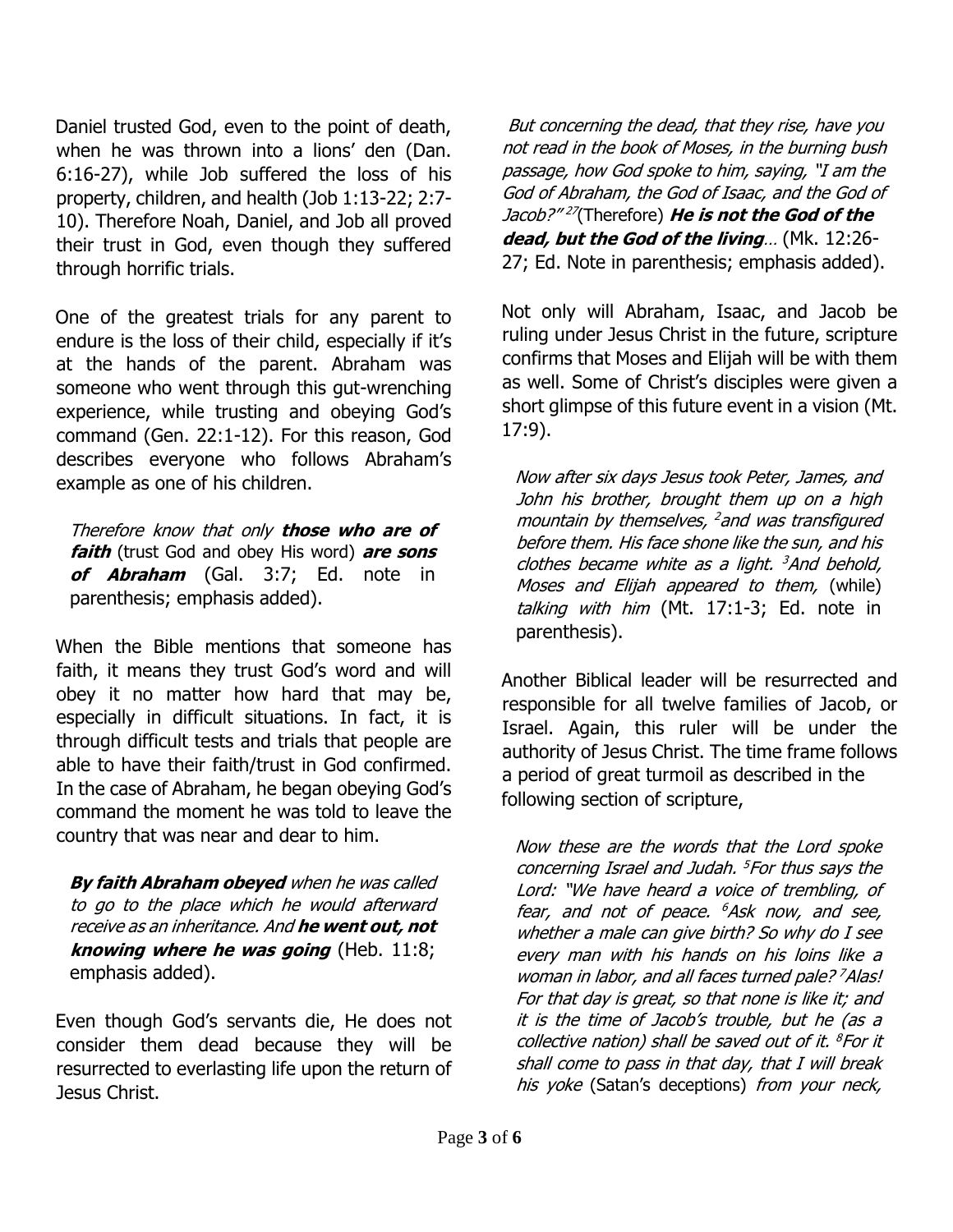and will burst your bonds; foreigners shall no more enslave them (Eph. 6:12). <sup>9</sup>But **they shall serve the Lord their God, and David their king, whom I will raise up** (from the dead) **for them**." (Jer. 30:4-9; Ed. notes in parentheses)

Christ's twelve apostles will serve under David's authority after the return of Jesus Christ.

So Jesus said to his disciples, "Assuredly I say to you, that in the regeneration, when the Son of Man sits on the throne of his glory, **you who have followed me will also sit on twelve thrones, judging the twelve tribes of Israel.**" (Mt. 19:28; emphasis added).

Now the wall of the city (of New Jerusalem) had twelve foundations, and on them were the names of the twelve apostles of the Lamb (Rev. 21:14; cf. Eph. 2:20; Ed. note in parenthesis).

As stated in scripture, there are many who proved their trustworthiness over the course of their lives.

And what more shall I say? For time would fail me to tell of Gideon and Barak and Samson and Jephthah, also of David and Samuel and the prophets (Heb. 11:32).

Many of these people went through severe trials and yet remained faithful and obedient even unto death.

They were stoned, they were sawn in two, slain with the sword. They wandered about in sheepskins and goatskins, being destitute, afflicted, tormented; <sup>38</sup>of whom the world was not worthy. They wandered in deserts and mountains, in dens and caves of the earth (Heb. 11:37-38).

These people, when resurrected, will hold positions of responsibility as leaders under Jesus Christ. This will guarantee that every nation on earth will have individuals in charge who have proven their obedience to God's law and commandments. Christ knows they will not be corrupted by any means, and that their motivation will be to help and serve others. The result of this faithful and obedient leadership is described in many prophecies.

You shall weep no more. God will be very gracious to you at the sound of your cry; when He hears it He will answer you. <sup>20</sup>And though the Lord gives you the bread of adversity and the water of affliction (cf. Jer. 30:4-9), yet (afterward) **your teachers will not be moved into a corner anymore, but your eyes shall see your teachers. <sup>21</sup>Your ears shall hear a word behind you saying, "This is the way, walk in it,"** whenever you turn to the right hand or whenever you turn to the left (instead of walking on the narrow pathway representing God's law and commandments; cf. Mt. 7:13- 14) (Isa. 30:19b-21; Ed. notes in parentheses; emphasis added).

Then God will give the rain for your seed with which you sow the ground, and bread of the increase of the earth; it will be rich and plenteous. In that day your cattle will feed in large pastures. <sup>24</sup> Likewise the oxen and the young donkeys that work the ground will eat cured fodder, which has been winnowed with the shovel and fan. <sup>25</sup>There will be on every high mountain and every high hill rivers and streams of waters, in the day of great slaughter when the towers fall (cf. Jer. 30:4-9). <sup>26</sup> Moreover the light of the moon will be as the light of the sun and the light of the sun will be sevenfold, as the light of seven days, in the day that the Lord binds up the bruise of His people and heals the stroke of their wound (Isa. 30:23-26; Ed. note in parenthesis).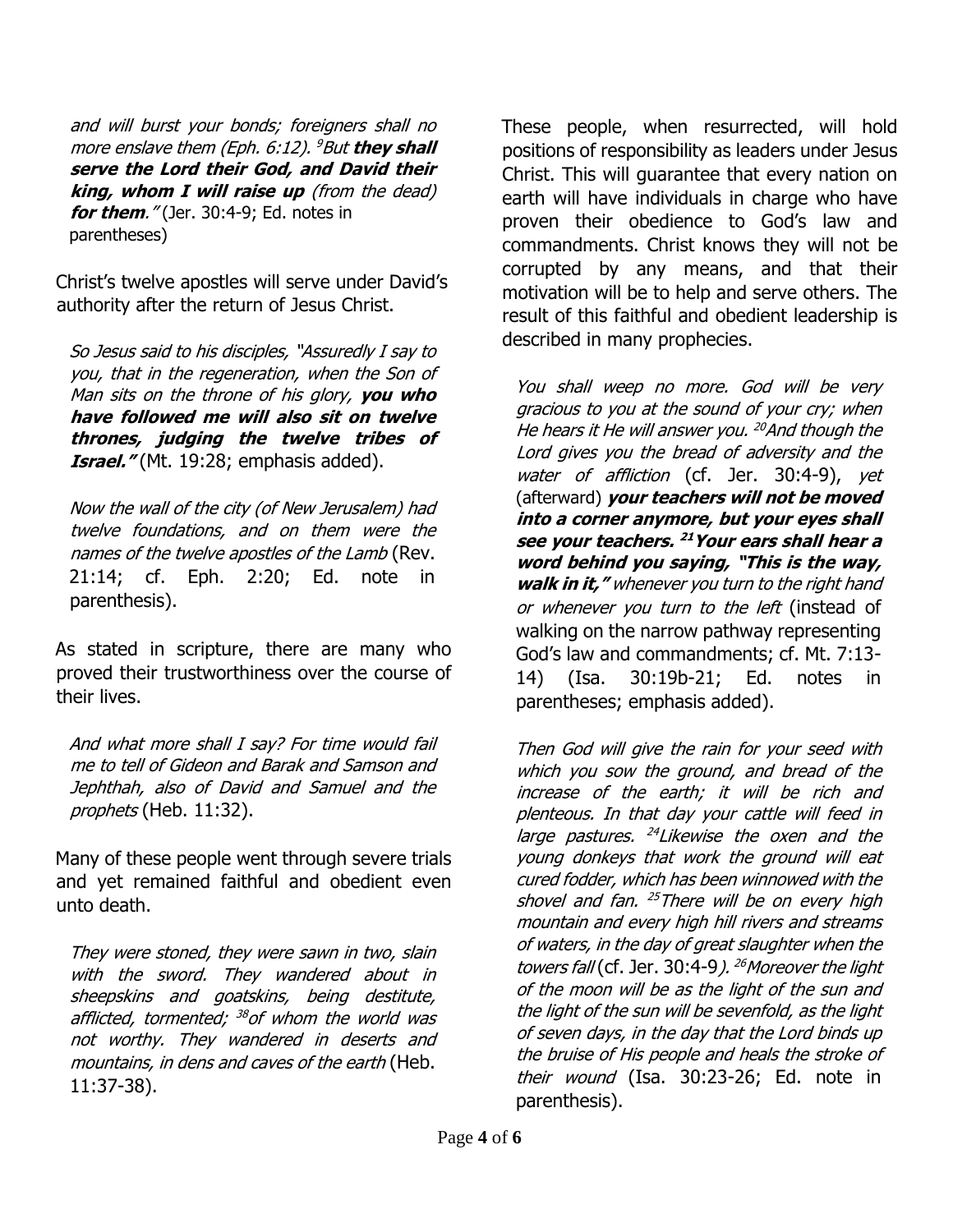In stark contrast, today's political and religious leaders want to dismiss God's law and commandments, and the people who follow these leaders are negatively impacted as a result.

This is a rebellious people, lying children**, children who will not hear the law of the Lord**; <sup>10</sup>who say to the seers, "Do not see (God's word/truth)," and to the prophets, "Do not prophesy to us right things; (instead) speak to us smooth things, prophesy deceits. <sup>11</sup>Get out of the way, turn aside from the (right) path and cause the Holy One to cease from before us." (Isa. 30:9-11; Ed. notes in parentheses; emphasis added)

Upon Christ's return to rule this planet, every political and religious authority will be removed and replaced by leaders who have already proven to be trustworthy, and obedient to God's law and commandments. There will no longer be political debates with their associated character assassinations. There will no longer be billions of dollars spent on political campaigns. In fact, elections, as we know them today, will not exist. Instead, Almighty God will appoint individuals based on their proven record of service to others (Mt. 20:23).

Christ said to his disciples, "The kings of the Gentiles exercise lordship over them, and those who exercise authority over them are called "benefactors." <sup>26</sup>But no so among you; on the contrary, he who is greatest among you, let him be as the younger, and he who governs as he who serves. <sup>27</sup> For who is greater, he who sits at the table, or he who serves? Is it not he who sits at the table? Yet **I am among you as One who serves**" (Lk. 22:25-27; cf. Mt. 20:25-28; emphasis added).

In the early church of God, anyone seeking a position of responsibility had to be tested and proven trustworthy according to specific criteria. This is a faithful saying:

If a man desires the position of an overseer, he desires a good work. <sup>2</sup>But he must be blameless, the husband of one wife, temperate, soberminded, of good behavior, hospitable, able to teach (God's word correctly);  $3$ not addicted to wine, not violent, but gentle, not quarrelsome, not loving money; <sup>4</sup>one who rules his own house well, having his children in submission with all reverence (respectful of authority)  $5$ For if a man does not know how to rule his own house, how will he take care of the church of God?; <sup>6</sup>Not a novice, lest being puffed up with pride he fall into the same condemnation as the devil. <sup>7</sup>Moreover he must have a good testimony among those who are outside (God's church), lest he fall into reproach and the snare of the devil (1Tim. 3:17; cf. 1Tim. 3:8-13; Ed. notes in parentheses).

So, God has a high standard that must be met before anyone can be in a leadership position, and the final decision does not rest with "voters". Instead, it rests with the One who can read the inner motives of everyone who seeks to be an "overseer".

But the Lord said to Samuel, "Do not look at his appearance or at the height of his stature, because I have refused him. For the Lord does not see as man sees; for man looks at the outward appearance, but **the Lord looks at the heart**" (1Sam. 16:7; cf. 1Kgs. 8:39; emphasis added).

David will be in a high leadership position because he loved God's law and commandments, despite the fact that he sinned like everyone else (Rom. 3:23).

And when He had removed him (King Saul), he raised up for them David as king, to whom also He gave testimony and said, **"I have found**